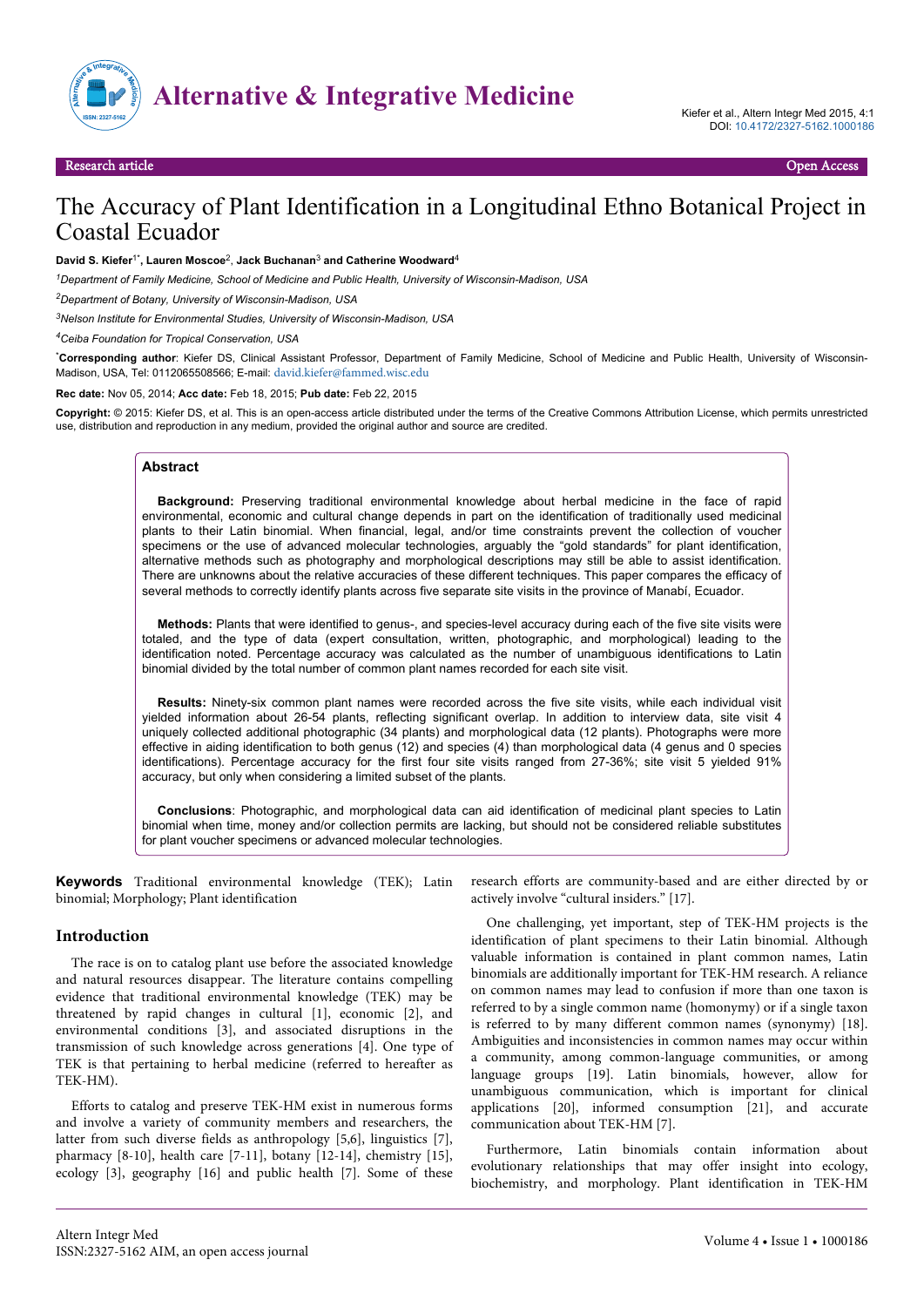projects is especially difficult because researchers often encounter specimens removed from their ecological context (e.g., in markets) or as isolated plant parts (e.g., only the leaves, roots, flowers, or fruits). However, as best as possible, researchers attempt to elaborate complete voucher specimens and deposit them in local herbaria to provide tangible evidence of the research undertaken [22]. Plant identification often requires researchers to use a dichotomous key and to then confirm identification by matching the voucher specimen with others already present in herbaria. Accurately done, this approach can provide an exact match for plants collected in the field. Although generally more expensive, if sufficient material is not available to identify the plant using a key, plant identification can be carried out through laboratory-based techniques such as DNA barcoding [23] or spectrometric methods [24]. When applied correctly, the accuracy of employing a dichotomous key using voucher specimens and these laboratory methods for plant identification make them the "gold standards" or the ideal to which ethnobotanical research projects strive.

The above-mentioned techniques and methodologies can be difficult to successfully execute, especially in a community far removed from research centers and associated herbaria. One pressing challenge is the difficulty in obtaining permits to collect plant material. Although some government institutions are actively working to simplify permit procedures, the steps to obtain permits are often ambiguous, and the frustrating process may take months or years (Tulio Medina, Ministry of the Environment, Peru, and pers. comm.). In addition, complex legal frameworks have decreased the ease of accessing specimens from ex situ collections, partially because curators are afraid of disobeying laws they may not understand [25]. To circumvent this challenge, past research efforts have used numerous approaches to improve on the possibility of correct plant identification on-site. For example, some have employed digital, high-resolution photography [26].

This article discusses one community-based, multi-year project, in which the ultimate goal was to accurately identify all plants mentioned by study participants, some of which were incorporated in a community medicinal garden (described below). This project included multiple site visits by researchers with different backgrounds, each of whom employed slightly different methodologies.

Throughout the process, we explored the efficiency and effectiveness of different methodological approaches to plant identification. In this paper, we investigate the hypotheses that 1) repeated site visits, regardless of the researchers' techniques or experience, would eventually lead to accurate plant identification, and 2) detailed morphological descriptions and high-quality photographs could assist in accurate plant identification above and beyond qualitative ethnographic research techniques.

## **Methods**

#### **Study site**

Five separate visits by researchers of different backgrounds and levels of training took place over a four-year time period to the county of Jama, Ecuador (Table 1). The coastal county of Jama, in the province of Manabí, Ecuador, has a population of approximately 25,000, who live in rural villages and small towns. The largest urban setting is the town of Jama. Latitudinal and climatic gradients create a mixture of vegetation types, including semi-deciduous tropical forest and humid montane forest embedded within a largely agricultural landscape. We conducted this TEK-HM project in the community of Tabuga (population approximately 750) near the Lalo Loor Dry Forest Reserve, a biological station operated by the Ceiba Foundation for Tropical Conservation. The Ceiba Foundation is an advocate for sustainable community development, habitat protection, and ecological research, and, as per the community of Tabuga's request, is working to create a living collection of local medicinal plants at the reserve's nature center, accompanied by a written document. Their well-established relationships with people in the area and the application of our research interests to an expressed community need were important factors in our decision to pursue this research at this site [27].

Page 2 of 7

| <b>Site Visit</b> | Time period     | Level of training                   | <b>Discipline</b> |  |  |  |  |
|-------------------|-----------------|-------------------------------------|-------------------|--|--|--|--|
|                   | April-May, 2011 | Undergraduate                       | Ecology           |  |  |  |  |
| 2                 | January, 2013   | <b>PhD</b><br>MD.<br>and<br>student | Medical, Botany   |  |  |  |  |
| 3                 | July, 2013      | Undergraduates                      | Pharmacy          |  |  |  |  |
| 4                 | January, 2014   | PhD student                         | Agroecology       |  |  |  |  |
| 5                 | April-May, 2014 | Undergraduate                       | Ecology           |  |  |  |  |

Table 1: Personnel characteristics of the five Manabí site visits.

#### **Site Visits**

There was some variation in the research goals and techniques for the five site visits, though all collected information about common names of plants and uses of those plants, and all cross-checked this information with available printed information. None of the five projects had official collecting permits that would allow corroboration of voucher specimens with herbarium specimens, partly due to logistics and partly due to an evolution in the goals of the projects, where early priorities did not include a taxonomic focus. Details about each of the five site visits are below.

The project began with Site Visit 1 (SV1), the efforts of an undergraduate intern of the Ceiba Foundation in conjunction with community members in Tabuga. SV1 involved the location of willing community participants with knowledge of herbal medicine, and ad hoc collection of information about any and all plants described as having medicinal properties and local availability. The intern recorded common names, medicinal uses, and plant preparation. Ceiba Foundation scientists assisted in the identification of plants to Latin binomials using available taxonomic keys, ecological and herbal texts, and professional experience with the local flora.

Knowing that the preliminary work was started during SV1, Site Visit 2 (SV2) was designed to extend those findings, with the understanding that even more follow-up work would be necessary. The goals of SV2 were to begin the process of documentation of TEK-HM, to comprehensively survey the herbal medicines being used in the community, and to provide educational herbal medicine resources for the community. Semi-structured interviews were conducted with ten key informants identified by Ceiba employees who lived in the community. Informants were asked to name plants they used medicinally and describe their uses and preparations.

Living specimens were photographed when possible, and detailed taxonomic notes were taken. Interviews were audio-recorded and transcribed.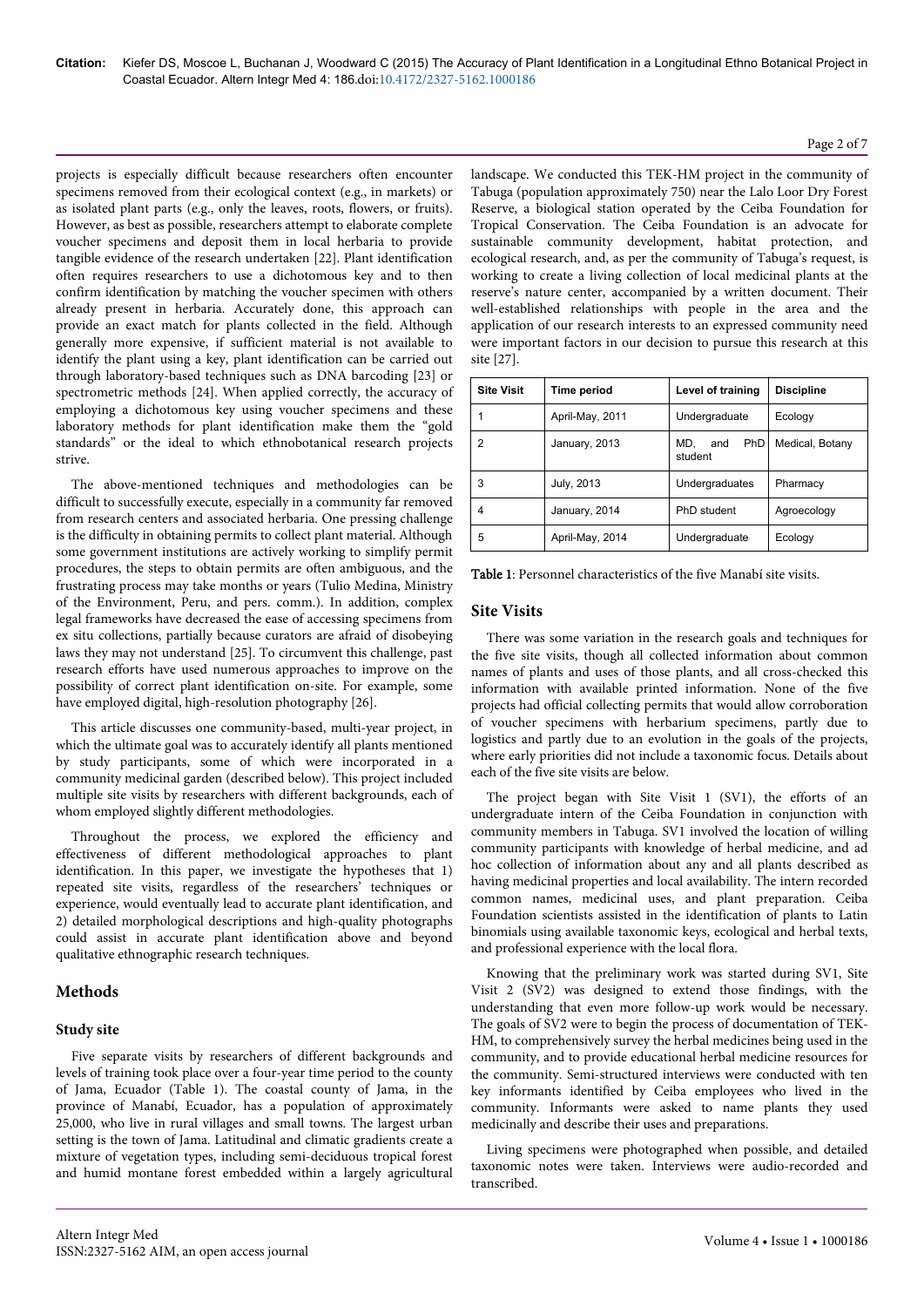The intention of Site Visit 3 (SV3) was to corroborate accuracy of previously collected data by revisiting the informants from SV2 with the transcribed and summarized information. Of the ten original informants, seven were located and the community herbal information was reviewed and corrected; either the corrected information was reviewed orally (n=4) or as a written, corrected document (n=3).

In addition, a local herbal medicine expert in the town closest to the field site was interviewed about the common names, use, and preparation of 20 medicinal plants. Photographs were taken of specimens during this interview. Site Visit 4 (SV4) aimed to improve botanical accuracy of data from previous site visits through interviews, photographs, and morphological data collection.

Most individuals (n=9) interviewed during SV2 were re-interviewed using a semi-directed interview method. When possible, detailed photographs of the plants were taken. Detailed morphological characteristics, including flower and fruit characteristics, were recorded for plants perceived as more obscure or difficult to identify.

Site Visit 5 (SV5), as with SV1, involved a Ceiba Foundation intern working in conjunction with community members. SV5's primary goal was to create signage, with corresponding common names and Latin binomial names, for the plants in the medicinal plant garden at the Lalo Loor Dry Forest reserve. As such, a limited subset of plants was the focus of this effort. Plant uses and Latin binomial names were corroborated from past site visits through the involvement of community contacts and Ceiba Foundation biologists.

## **Plant identification**

From December 2013, through September 2014, the plant lists resulting from each of the site visits were then analyzed by the authors of this paper in order to identify plants to a likely family, genus, or Latin binomial. This analysis used a variety of methods, including cross-referencing the common plant name with published literature on TEK-HM for Ecuador or surrounding regions, comparing likely Latin binomial with internet sources and images, and consulting other scientists with experience in tropical botany. A plant was given a Latin binomial identification only if there was no ambiguity about the Latin binomial name corresponding to its common name. In this analysis, no ambiguity resulted in three ways. First, there was no ambiguity if a plant with a given common name had no alternative identification, such as with ajo (garlic), which could distinctly only be Allium sativum. The second method for achieving a definitive identification to Latin binomial occurred when the detailed documentation of morphological characteristics with photographic and/or written description was considered adequate and unambiguous. Third, we considered there to be no ambiguity if all cross-referencing for a given common name only yielded one Latin binomial that could then be corroborated by tropical botanists familiar with the local flora.

From this analysis, a simple percentage accuracy was calculated (number of unambiguous identifications to Latin binomial divided by the total number of common names in that plant list). In some cases, there were numerous species for a given plant genus, or there was a lack of plant characteristics necessary to identify a plant beyond the plant family. These plants were recorded as identified to "genus" and "Family", respectively. Finally, for some plants, there was a lack of information to allow any accurate identification. In such cases, it was not possible to come up with a scientific name of any type.

## **Results**

Information for 96 plants resulted from the five site visits (Table 2), though an individual site visit only yielded information for 26-54 plants (Tables 2 and 3). There was some overlap and some uniqueness between the five site visits with respect to the plants documented (Table 2). For some of these site visits, the overlap was predictable. For example, 18 plants documented in SV3 were also documented in SV2; ten of these overlapping plants occurred because a 10-plant booklet prepared from SV2 was used to guide discussions during follow-up interviews during SV3.

|                       | SV <sub>1</sub> |                    |   | SV2     |   |   | SV <sub>3</sub> |   |   | SV4     |   |   | SV <sub>5</sub> |   |   |
|-----------------------|-----------------|--------------------|---|---------|---|---|-----------------|---|---|---------|---|---|-----------------|---|---|
| Common<br>name        | $\star$         | G                  | S | $\star$ | G | S | *               | G | S | *       | G | S | *               | G | S |
| Agua<br>del<br>carmen |                 |                    |   |         |   |   |                 |   |   | $\star$ |   |   |                 |   |   |
| Ajenjo                |                 |                    |   |         |   |   |                 |   |   | ×       |   |   | $\star$         |   | X |
| Ají                   |                 |                    |   |         |   |   |                 |   |   |         |   |   | $\star$         |   | X |
| Ajo                   |                 |                    |   | $\star$ |   | X | $\star$         |   | X |         |   |   | $\star$         |   | X |
| Albahaca              | $\star$         |                    | X |         |   |   | $\star$         |   |   |         |   |   | $\star$         |   | X |
| Albahaca<br>de mentha | ×               | Χ                  |   |         |   |   |                 |   |   |         |   |   | *               | X |   |
| Altamara              |                 |                    |   | $\star$ |   |   |                 |   |   |         |   |   |                 |   |   |
| Altamisa              |                 |                    |   | $\star$ |   | X | $\star$         |   |   |         |   |   |                 |   |   |
| Amanza<br>toro        |                 |                    |   |         |   |   |                 |   |   | $\star$ |   |   | $\star$         |   | X |
| Ardor                 |                 |                    |   | $\star$ |   |   |                 |   |   |         |   |   |                 |   |   |
| Ayahuasca             |                 |                    |   |         |   |   |                 |   |   | $\star$ |   | X | $\star$         |   | X |
| Badeilla              |                 |                    |   |         |   |   |                 |   |   | $\star$ | Χ |   |                 |   |   |
| Begonia               | $\star$         | X                  |   |         |   |   |                 |   |   |         |   |   |                 |   |   |
| Berro                 | $\star$         |                    | X | $\star$ |   |   |                 |   |   |         |   |   |                 |   |   |
| <b>Biblia</b>         |                 |                    |   | $\star$ |   |   |                 |   |   | $\star$ |   |   |                 |   |   |
| Café                  |                 |                    |   |         |   |   |                 |   |   |         |   |   | $\star$         |   | X |
| Calagualla            |                 |                    |   |         |   |   | $\star$         |   |   |         |   |   |                 |   |   |
| Campana               |                 |                    |   |         |   |   |                 |   |   | *       | Χ |   |                 |   |   |
| Caña agria            |                 |                    |   |         |   |   |                 |   |   | $\star$ |   |   |                 |   |   |
| Cedrón                |                 |                    |   | $\star$ | X |   |                 |   |   |         |   |   |                 |   |   |
| Chala                 | $\star$         |                    |   | $\star$ |   |   |                 |   |   | $\star$ |   |   |                 |   |   |
| Chanca<br>piedra      |                 |                    |   | *       |   | X |                 |   |   |         |   |   |                 |   |   |
| Chilinche             |                 |                    |   |         |   |   |                 |   |   | $\star$ |   |   |                 |   |   |
| Cigarillo             |                 |                    |   | $\star$ |   | X |                 |   |   |         |   |   |                 |   |   |
| Congona               | $\star$         |                    |   |         |   |   |                 |   |   | $\star$ | Χ |   | $\star$         |   | Χ |
| Cordoncillo           | *               | $\pmb{\mathsf{X}}$ |   | $\star$ |   | X |                 |   |   |         |   |   |                 |   |   |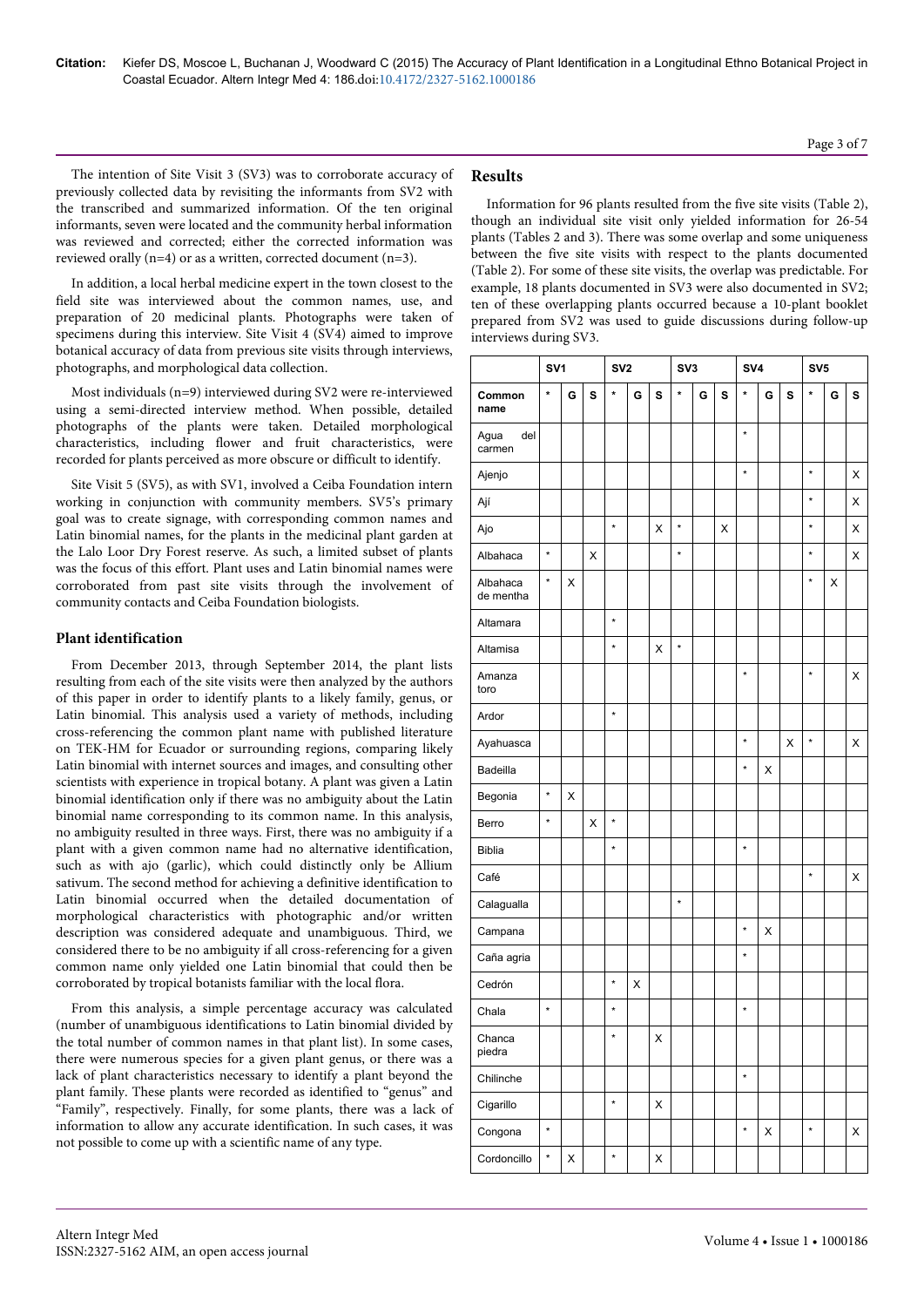| Citation: Kiefer DS, Moscoe L, Buchanan J, Woodward C (2015) The Accuracy of Plant Identification in a Longitudinal Ethno Botanical Project in |
|------------------------------------------------------------------------------------------------------------------------------------------------|
| Coastal Ecuador. Altern Integr Med 4: 186.doi:10.4172/2327-5162.1000186                                                                        |

Page 4 of 7

| Corrimiento        |         | X              |                |         |                           |                |              |                |                | $\star$ |                |                | $\star$ |                | X           | Ortiga                |               |             |                           | $\star$ |                           | X            |         |                           |             | $\star$ | $\boldsymbol{\mathsf{X}}$ |             |         |             |                           |
|--------------------|---------|----------------|----------------|---------|---------------------------|----------------|--------------|----------------|----------------|---------|----------------|----------------|---------|----------------|-------------|-----------------------|---------------|-------------|---------------------------|---------|---------------------------|--------------|---------|---------------------------|-------------|---------|---------------------------|-------------|---------|-------------|---------------------------|
| Doña               |         |                |                |         |                           |                |              |                |                | $\star$ |                |                |         |                |             | Paico                 | $\star$       |             | X                         | $\star$ |                           | X            | $\star$ |                           | X           | $\star$ |                           | $\sf X$     | $\star$ |             | $\pmb{\times}$            |
| Juana              |         |                |                |         |                           |                |              |                |                |         |                |                |         |                |             | Palo santo            |               |             |                           |         |                           |              |         |                           |             |         |                           |             | $\star$ |             | $\boldsymbol{\mathsf{X}}$ |
| Dulcamara          |         |                |                |         |                           |                |              |                |                | $\star$ | $\mathsf X$    |                | $\star$ |                | $\mathsf X$ | Papaya                |               |             |                           | $\star$ |                           | X            |         |                           |             |         |                           |             | $\star$ |             | $\mathsf X$               |
| Emori              | $\star$ | $\mathsf X$    |                |         |                           |                |              |                |                |         |                |                |         |                |             | Pegador               |               |             |                           |         |                           |              |         |                           |             | $\star$ |                           |             |         |             |                           |
| Escancel           | $\star$ |                | $\pmb{\times}$ | $\star$ |                           |                | $\star$      |                |                | $\star$ |                | $\pmb{\times}$ | $\star$ |                | X           | Pestaña               |               |             |                           | $\star$ |                           |              |         |                           |             |         |                           |             |         |             |                           |
| Espanto            | $\star$ |                |                | $\star$ |                           |                |              |                |                | $\star$ | $\mathsf X$    |                | $\star$ | X              |             | Piña                  | $\star$<br>de | $\mathsf X$ |                           |         |                           |              |         |                           |             |         |                           |             |         |             |                           |
| Geranio            |         |                |                | $\star$ | $\pmb{\times}$            |                |              |                |                | $\star$ |                |                | $\star$ | X              |             | monte                 |               |             |                           |         |                           |              |         |                           |             |         |                           |             |         |             |                           |
| Gualanga           | $\star$ |                |                |         |                           |                |              |                |                | $\star$ | X              |                |         |                |             | Piñuella              | $\star$       | $\mathsf X$ |                           |         |                           |              |         |                           |             |         |                           |             |         |             |                           |
| Guayaba            |         |                |                |         |                           |                | $\star$      | $\pmb{\times}$ |                | $\star$ | $\mathsf X$    |                | $\star$ |                | X           | Piñon                 |               |             |                           | $\star$ |                           |              |         |                           |             | $\star$ |                           | X           |         |             |                           |
| Hierba<br>buena    |         |                |                | $\star$ |                           | X              |              |                |                |         |                |                | $\star$ |                | X           | Plátano               |               |             |                           |         |                           |              |         |                           |             |         |                           |             | $\star$ |             | $\mathsf X$               |
| Hierba             |         |                |                | $\star$ |                           | $\pmb{\times}$ | $\star$      |                | $\pmb{\times}$ | $\star$ |                | $\pmb{\times}$ | $\star$ |                | X           | Poleo                 |               |             |                           | $\star$ |                           |              |         |                           |             |         |                           |             |         |             |                           |
| chivo              |         |                |                |         |                           |                |              |                |                |         |                |                |         |                |             | Pomón                 |               |             |                           |         |                           |              |         |                           |             | $\star$ | X                         |             |         |             |                           |
| Hierba luisa       | $\star$ |                | X              | $\star$ |                           | X              | $\star$      |                | $\pmb{\times}$ | $\star$ |                | $\pmb{\times}$ | $\star$ |                | X           | Rábano                |               |             |                           |         |                           |              |         |                           |             | $\star$ |                           | $\mathsf X$ |         |             |                           |
| Hierba<br>mora     |         |                |                |         |                           |                |              |                |                | $\star$ | X              |                | $\star$ |                | X           | Romedillo             |               |             |                           |         |                           |              | $\star$ |                           |             |         |                           |             |         |             |                           |
| Higo               |         |                |                | $\star$ |                           |                |              |                |                |         |                |                |         |                |             | Ruda<br>castilla      | $\star$       | $\mathsf X$ |                           | $\star$ |                           | X            | $\star$ |                           | $\mathsf X$ | $\star$ |                           | $\mathsf X$ | $\star$ |             | $\pmb{\times}$            |
| Huaco              | $\star$ | X              |                |         |                           |                |              |                |                |         |                |                |         |                |             | Ruda                  |               |             |                           |         |                           |              |         |                           |             | $\star$ |                           |             | $\star$ |             | $\mathsf X$               |
| Jengibre           | $\star$ | X              |                | $\star$ | X                         |                |              |                |                | $\star$ | X              |                | $\star$ | X              |             | clavellina            |               |             |                           |         |                           |              |         |                           |             |         |                           |             |         |             |                           |
| Jorra              | $\star$ |                |                |         |                           |                |              |                |                | $\star$ | $\mathsf X$    |                |         |                |             | Ruda<br>gallinaso     | $\star$<br>de |             |                           | $\star$ |                           |              | $\star$ |                           |             | $\star$ |                           |             | $\star$ | $\mathsf X$ |                           |
|                    |         |                |                | $\star$ |                           | $\pmb{\times}$ |              |                |                |         |                |                |         |                |             | Ruda                  |               |             |                           |         |                           |              | $\star$ |                           |             |         |                           |             |         |             |                           |
| Lechuga            | $\star$ |                |                | $\star$ |                           |                |              |                |                | $\star$ |                |                | $\star$ |                |             | muerto                | de            |             |                           |         |                           |              |         |                           |             |         |                           |             |         |             |                           |
| Limón              |         | $\pmb{\times}$ |                | $\star$ |                           | $\pmb{\times}$ |              |                |                |         |                | $\mathsf X$    |         |                | X           | Sábila                | $\star$       |             | $\boldsymbol{\mathsf{X}}$ | $\star$ | $\boldsymbol{\mathsf{X}}$ |              | $\star$ | $\boldsymbol{\mathsf{X}}$ |             |         |                           |             | $\star$ |             | $\mathsf X$               |
| Limoncillo         |         |                |                | $\star$ |                           | $\pmb{\times}$ | $\star$      |                |                | $\star$ |                |                | $\star$ |                |             | San Juanito           | $\star$       |             |                           |         |                           |              |         |                           |             |         |                           |             |         |             |                           |
| Llanten            |         |                |                | $\star$ | $\pmb{\times}$            |                |              | $\pmb{\times}$ |                | $\star$ | $\pmb{\times}$ |                |         | $\pmb{\times}$ |             | Santa                 |               |             |                           | $\star$ |                           |              |         |                           |             |         |                           |             | $\star$ |             | $\mathsf{X}^\star$        |
| Malacapa           |         |                |                |         |                           |                |              |                |                |         |                |                |         |                |             | María                 | $\star$       |             |                           |         |                           |              |         |                           |             | $\star$ |                           |             |         |             |                           |
| Mango              |         |                |                | $\star$ |                           | X              |              |                |                |         |                |                |         |                |             | Santa<br>Maria<br>del |               |             | X                         |         |                           |              |         |                           |             |         | X                         |             |         |             |                           |
| Manzanilla         |         |                |                | $\star$ |                           | X              | $\pmb{\ast}$ |                | X              | $\star$ |                | X              |         |                |             | bosque                |               |             |                           | $\star$ |                           |              |         |                           |             |         |                           |             |         |             |                           |
| Mate               | $\star$ |                | $\mathsf X$    | $\star$ |                           |                |              |                |                | $\star$ |                | $\mathsf X$    |         |                |             | Suelda<br>consuelda   |               |             |                           |         |                           |              |         |                           |             |         |                           |             |         |             |                           |
| Matico             |         |                |                | $\star$ |                           | $\mathsf X$    |              |                |                |         |                |                |         |                |             | Tamarindo             |               |             |                           |         |                           |              |         |                           |             | $\star$ |                           | $\mathsf X$ |         |             |                           |
| Menta<br>silvestre | $\star$ | $\mathsf X$    |                |         |                           |                |              |                |                | $\star$ |                |                |         |                |             | Tiatina               | $\star$       |             | $\mathsf X$               |         |                           |              | $\star$ |                           |             | $\star$ |                           | $\mathsf X$ | $\star$ |             | $\pmb{\times}$            |
| Milton             |         |                |                |         |                           |                | $\star$      |                |                |         |                |                |         |                |             | Tilo                  |               |             |                           | $\star$ |                           | $\mathsf{x}$ | $\star$ |                           | $\mathsf X$ | $\star$ |                           | $\mathsf X$ | $\star$ |             | $\mathsf X$               |
| Monte              | $\star$ | $\mathsf X$    |                |         |                           |                |              |                |                |         |                |                |         |                |             | Tres puntas           |               |             |                           |         |                           |              | $\star$ |                           |             |         |                           |             |         |             |                           |
| Muyuyu             | $\star$ |                | $\mathsf X$    |         |                           |                |              |                |                | $\star$ |                | $\mathsf X$    | $\star$ |                | $\mathsf X$ | Uña                   | de            |             |                           |         |                           |              |         |                           |             | $\star$ | $\mathsf X$               |             |         |             |                           |
| Nacerera           |         |                |                |         |                           |                |              |                |                | $\star$ |                |                |         |                |             | gato                  |               |             |                           | $\star$ |                           |              |         |                           |             |         |                           |             |         |             |                           |
| Noni               | $\star$ |                | $\mathsf X$    |         |                           |                |              |                |                | $\star$ |                | $\mathsf X$    |         |                |             | Uvilla                |               |             |                           |         | $\mathsf X$               |              |         |                           |             |         |                           |             |         |             |                           |
| Oreganita          | $\star$ |                | $\mathsf X$    |         |                           |                |              |                |                |         |                |                |         |                |             | Valeriana             | $\star$       | $\mathsf X$ |                           | $\star$ | $\mathsf X$               |              |         |                           |             | $\star$ | $\mathsf X$               |             | $\star$ |             | $\mathsf X$               |
| Oregano            | $\star$ |                |                | $\star$ |                           | $\mathsf X$    |              |                |                | $\star$ |                |                | $\star$ |                | $\mathsf X$ | Verbena               | $\star$       | $\mathsf X$ |                           | $\star$ |                           |              | $\star$ |                           |             | $\star$ |                           |             |         |             |                           |
| Oreganón           | $\star$ |                | $\mathsf X$    | $\star$ | $\boldsymbol{\mathsf{X}}$ |                | $\star$      | $\mathsf X$    |                | $\star$ | $\mathsf X$    |                | $\star$ |                | $\mathsf X$ | Verde laya            |               |             |                           |         |                           |              |         |                           |             |         |                           |             |         |             |                           |
|                    |         |                |                |         |                           |                |              |                |                |         |                |                |         |                |             | Zapallo               |               |             |                           |         |                           |              |         |                           |             | $\star$ |                           |             |         |             |                           |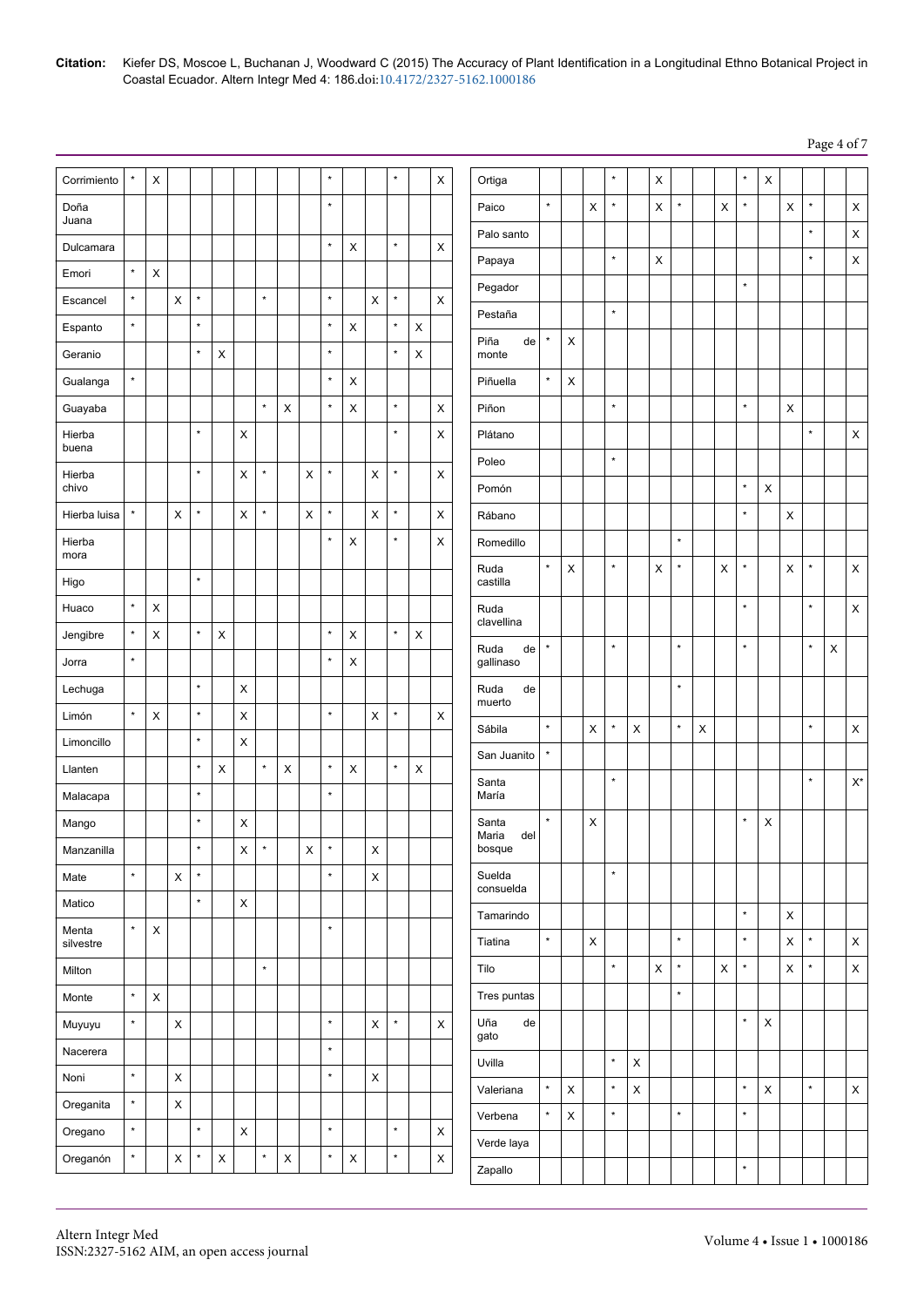| Zaragoza | $\star$ | $\checkmark$<br>$\lambda$ | $\star$ |  | -29 |  | ۸ |  |  |  |
|----------|---------|---------------------------|---------|--|-----|--|---|--|--|--|
| Zorrilla | $\star$ |                           |         |  | -29 |  | ۰ |  |  |  |

Table 2: Compilation of plants, alphabetical by most accepted common name spelling, from five site visits (SV1-SV5), and identifications to genus (G) and species (S). The symbol \* indicates the plant was documented during that site visit.

Table 3 lists, for each site visit, the number of plants documented and respective identifications. The percent accuracy, calculated by dividing the number of plants identified to species by the total number of plants documented during that site visit, is also listed. The percent accuracy varied slightly between SV1-SV4. Site visit 5 had a much higher accuracy (91%), although, as analyzed in the discussion, this research effort was conducted on a limited subset of plants, namely those that were planted in the Ceiba Foundation medicinal plant garden and ones for which Latin binomial names were likely known.

| <b>Site</b><br>visit# | # Plants | Type of data1             | #<br>Only<br>identified<br>to Genus | #<br><b>Identified</b><br>to species | Accuracy of<br>Latin<br>Binomial(%) |
|-----------------------|----------|---------------------------|-------------------------------------|--------------------------------------|-------------------------------------|
| 1                     | 39       | Expert                    | 15                                  | 14                                   | 36                                  |
| $\overline{2}$        | 47       | Expert; Written           | 9                                   | 16                                   | 34                                  |
| 3                     | 26       | Expert                    | 3                                   | 7                                    | 27                                  |
| 4                     | 54       | Expert;<br>Written; Morph | 17                                  | 16                                   | 29                                  |
| 5                     | 34       | Expert; Written           | 6                                   | 31                                   | 91                                  |
| Overall               | 96       | Expert;<br>Written; Morph | 21                                  | 51                                   | 53                                  |

Table 3: Plants documented and respective identifications for each site visit and for the project as a whole, with percent accuracy of identification to Genus species

1. Types of data used to identify plants:

Expert: Consultation with tropical botanists familiar with the local Ecuadorian flora

Written: Reputable primary or secondary sources of local plants, including internet sources

Morph: Detailed documentation of morphological characteristics with photographic and/or written description considered adequate by taxonomists

Site visit 4 used methods unique from the others: detailed documentation of morphological characteristics (plant form, leaf and/or flower characteristics) with photographic (macro photographs of flowers, when possible) or written descriptions. In this case, there were photographs for 34 plants and morphological descriptions for 12 plants.

Table 4 shows the tendency of the photographs or morphological descriptions to have aided in identification to Latin binomial. Detailed photography aided in the identification of 12 plants to genus and four plants to species, whereas the morphological details aided in the identification of four plants to genus and zero to species.

| <b>Method</b>                                                                          | Total<br>plants<br>on<br>which<br>the<br>method<br>was<br>used | Of total plants,<br>number<br>unambiguously<br>identified<br>through<br>other l<br>methods | Οf<br>total<br>plants,<br>number<br>whose<br>identification<br>to genus was<br>aided by the<br>given method | Οf<br>total<br>plants,<br>number<br>whose<br>identification<br>species<br>to<br>was aided by<br>the<br>given<br>method |
|----------------------------------------------------------------------------------------|----------------------------------------------------------------|--------------------------------------------------------------------------------------------|-------------------------------------------------------------------------------------------------------------|------------------------------------------------------------------------------------------------------------------------|
| Detailed<br>photographs.<br>Including floral<br>macro-<br>photographs<br>when possible | 34                                                             | 7                                                                                          | 12                                                                                                          | $\overline{4}$                                                                                                         |
| Detailed<br>morphological<br>descriptions                                              | 12                                                             | 2                                                                                          | 4                                                                                                           | 0                                                                                                                      |

Table 4: The effectiveness of detailed photographic or morphological details in leading to an accurate identification in Site Visit 4 (SV4).

Overall, gleaning information from Table 2, of the 96 plants listed by common name during the five site visits, 51 (53%) of the plants were identified to their Latin binomial (Table 3). An additional 21 plants were identified to Genus when the five site visits were analyzed as a whole (Table 3).

## **Discussion**

The results of our research did not support our initial hypotheses that 1) repeated site visits, regardless of the researchers' techniques or experience, would eventually lead to accurate plant identification, and 2) written morphological descriptions and high-quality photographs could assist in accurate plant identification above and beyond qualitative ethnographic research techniques.

In addition, a "hidden agenda" of sorts was the hope that there was some taxonomic alternative to the two "gold standards", voucher specimens (labor intensive, requiring permits), or DNA barcoding (expensive, requiring a laboratory). We can simply summarize our findings by stating that repeated site visits without collection permits or consistent access to full plant specimens did not lead to an evolution toward great accuracy, nor did one attempt at using photography or a morphological description of a subset of the plants. All site visits, regardless of methodology or researcher training hovered around 30-40% accuracy, minus the spuriously high percentage of the SV5 (a calculation based on a limited subset of the plants).

Overall, the five TEK-HM site visits had varying levels of success in identifying the plants species from common names to Latin binomial (Table 3). Even SV5, arguably the culmination of the four years of fieldwork, only led to the definitive identification of 31 plant species. Although this was 91% of the 34 plants detailed in the sign-making project for the medicinal plant garden, it was still just 32% (31/96 plants) in the context of the combined plant list from all five site visits. Predictably, given the pleas from taxonomists, a TEK-HM project that is not grounded in voucher specimens and corresponding herbaria identification, or, more recently, DNA barcoding or spectrophotometry, is unlikely to yield a high percentage of plants unequivocally identified to Latin binomial, even with the crossreferencing, photography, and morphological description approaches of this investigation.

Page 5 of 7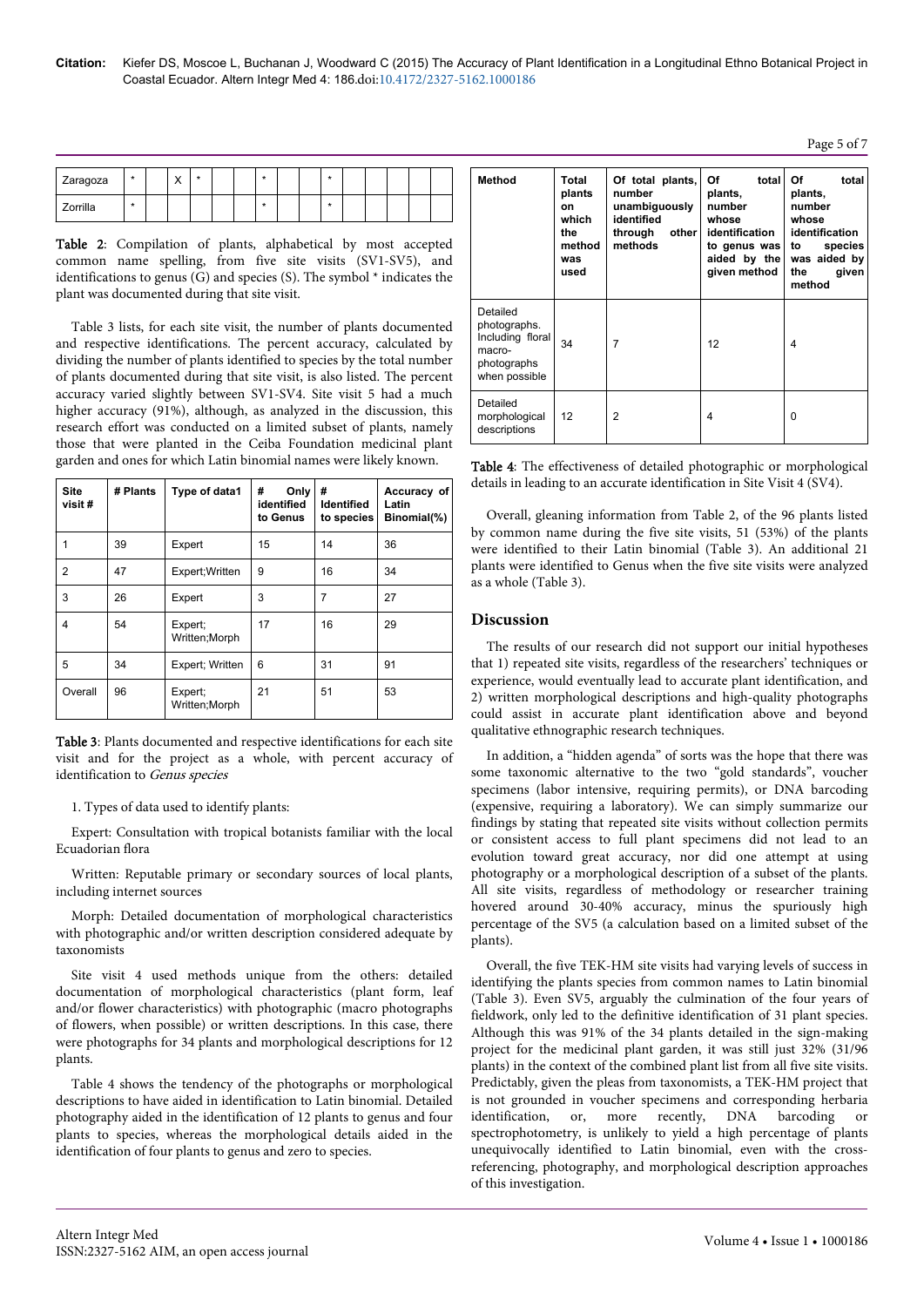It is interesting to view the results from this project as a whole in comparison to the gold standard methods alluded to above. If we assume that exact plant matches were to occur with the correct application of herbarium-matched voucher plant specimens or laboratory methods, then the overall 53% accuracy using mixed methodology (expert consultation, written cross referencing, photography, morphological descriptions) falls far short of the ideal.

Our results, in retrospect, should come as no surprise. Researchers in the fields of botany and ethno botany have long emphasized the importance of voucher specimens for optimal scientific rigor [7,22,28]. Clearly, as our results show, there are no shortcuts to accurate plant identification: not with repeated site visits, nor with a diverse researcher team. It goes without saying that a focused, taxonomicallyoriented research agenda, allowing ample time to procure collecting permits, the deposition of plant specimens in a local herbarium, and support for follow up identification efforts, would have significantly improved the rate of successful identification of the plants in this project [25,27]. The difficulties in establishing such a comprehensive project are worth enduring, as exemplified by the alternative (these results). The community of Tabuga and the Ceiba Foundation are on board with a future goal of obtaining appropriate permits to enable collection of voucher specimens and confirmation of identity in a local herbarium.

Some lessons from this project may have applicability for future TEK-HM work. The relative ineffectiveness in retroactively using morphological characteristics for plant identification speaks to the complexity of plant dichotomous keys and the difficulty in predicting, without a key in hand, which characteristics will turn out to be the crucial details at branch points. Having the relevant keys in the field would certainly be a step in the right direction, although transporting such texts (even in electronic form) is not always a viable option. Photographs were slightly more useful than morphological descriptions because they allowed for the possibility to cross reference and compare with abundant internet resources and scientific papers including high-quality photographs.

With an eye toward a broader view of herbal medicine use, these results parallel challenges with plant identification in clinical medicine [20]. Some TEK-HM studies have attempted to definitively identify plants, realizing the clinical importance of traditional plant use in the context of pharmaceutical co-use or other medical interventions [29,30]. The dynamic nature of plant use only increases the challenge of and need for more accurate communication about plants and plant names. For example, when immigrants arrive in new places with their plants, their plant use may change and it may or may not be communicated with their health care provider [30-32]. The accurate identification of plants and then a substantive discussion about their use in the clinical environment would do much to foster the safe and effective application of herbal medicines and the continuance of TEK-HM.

## **Acknowledgements**

The work presented here was partly carried out while Dr. Kiefer was Research Fellow supported by a National Research Service Award (T32AT006956) from the National Center for Complementary and Alternative Medicine (NCCAM) at the National Institutes of Health (NIH) to the University Of Wisconsin Department Of Family Medicine (UWDFM). Dr. Kiefer also received financial support from a Wisconsin Alumni Research Foundation (WARF) Discovery

Challenge award. The authors of this paper wish to thank the many community members of Tabuga for their generous donation of time, sharing their knowledge and experience, and the student researchers (Dena Goldberg, Heather Hresko, Rebecca Grupe, and Ryan Swanson) for all of their efforts in data collection.

#### **References**

- 1. Benz BF, Cevallos EJ, Santana MF, Rosales AJ, Graf MS (2000) Losing knowledge about plant use in the Sierra de Manantlan Biosphere Reserve, Mexico. Economic Botany 54(2): 183-191.
- 2. Reyes-García V, Vadez V, Huanca T, Leonard WR, McDade T (2006) Economic development and local ecological knowledge: a deadlock? quantitative research from a native Amazonian society. Human Ecology 35(3): 371-377.
- 3. [Salick J, Fang Z, Byg A \(2009\) Eastern Himalayan alpine plant ecology,](http://www.gloria.ac.at/.../Salick_etal_2009_Eastern_Himalaya_Tibetan_Ethno.) [Tibetan ethnobotany, and climate change. Global Environmental Change](http://www.gloria.ac.at/.../Salick_etal_2009_Eastern_Himalaya_Tibetan_Ethno.) [19\(2\): 147-155](http://www.gloria.ac.at/.../Salick_etal_2009_Eastern_Himalaya_Tibetan_Ethno.).
- 4. [Turner NJ, Ignace MB, Ignace R \(2000\) Traditional ecological knowledge](http://www.fws.gov/nativeamerican/pdf/tek_turner-2000.pdf) [and wisdom of aboriginal peoples in British Columbia. Ecological](http://www.fws.gov/nativeamerican/pdf/tek_turner-2000.pdf) [Applications 10\(5\): 1275-1287](http://www.fws.gov/nativeamerican/pdf/tek_turner-2000.pdf).
- 5. [Girón LM, Freire V, Alonzo A, Cáceres A \(1991\) Ethnobotanical survey](http://www.ncbi.nlm.nih.gov/pubmed/1795521) [of the medicinal flora used by the Caribs of Guatemala. Journal of](http://www.ncbi.nlm.nih.gov/pubmed/1795521) [Ethnopharmacology, 34\(2-3\): 173-187](http://www.ncbi.nlm.nih.gov/pubmed/1795521).
- 6. Merlin MD (2003) Archaeological evidence for the tradition of psychoactive plant use in the old world. Economic Botany 57(3): 295-323.
- 7. Balick MJ, Cox PA. (1996) Plants, people, and culture: the science of ethnobotany. Scientific American Library, New York.
- 8. [Michel J, Duarte RE, Bolton JL, Huang Y, Caceres A, et al. \(2007\) Medical](http://www.ncbi.nlm.nih.gov) [potential of plants used by the Q'eqchi Maya of Livingston, Guatemala](http://www.ncbi.nlm.nih.gov) [for the treatment of women's health complaints. Journal of](http://www.ncbi.nlm.nih.gov) [Ethnopharmacology 114\(1\): 92-101.](http://www.ncbi.nlm.nih.gov)
- 9. [Andrade-Cetto A \(2009\) Ethnobotanical study of the medicinal plants](http://www.researchgate.net/.../23790944) [from Tlanchinol, Hidalgo, México. Journal of Ethnopharmacology](http://www.researchgate.net/.../23790944) [122\(1\): 163-171.](http://www.researchgate.net/.../23790944)
- 10. [De la Cruz de MG, Malpartida SB, Santiago HB, Jullian V, Bourdy G](http://www.ncbi.nlm.nih.gov/pubmed/24995836) [\(2014\) Hot and cold: medicinal plant uses in Quechua speaking](http://www.ncbi.nlm.nih.gov/pubmed/24995836) [communities in the high Andes \(Callejón de Huaylas, Ancash, Perú\).](http://www.ncbi.nlm.nih.gov/pubmed/24995836) [Journal of Ethnopharmacology 155\(2\): 1093-117](http://www.ncbi.nlm.nih.gov/pubmed/24995836).
- [Cáceres A, López B, González S, Berger I, Tada I, Maki J \(1998\) Plants](http://www.researchgate.net/.../13437395_) [used in Guatemala for the treatment of protozoal infections. I. Screening](http://www.researchgate.net/.../13437395_) [of activity to bacteria, fungi and American trypanosomes of 13 native](http://www.researchgate.net/.../13437395_) [plants. Journal of Ethnopharmacology 62\(3\): 195-202.](http://www.researchgate.net/.../13437395_)
- Schultes RE (1969) Hallucinogens of plant origin. Science 163(3864): 245-254.
- 13. Meyer RS, Bamshad M, Fuller DQ, Litt A. (2014). Comparing medicinal uses of eggplant and related Solanaceae in China, India, and the Philippines suggests the independent development of uses, cultural diffusion, and recent species substitutions. Economic Botany 68(2): 137– 152.
- 14. Vandebroek I, Balick MJ. (2014). Lime for chest congestion, bitter orange for diabetes: foods as medicines in the Dominican community in New York City. Economic Botany, 68(2): 177–189.
- 15. [Heitzman ME, Neto CC, Winiarz E, Vaisberg AJ, Hammond GB \(2005\)](http://www.ncbi.nlm.nih.gov/pubmed/15649507) [Ethnobotany, phytochemistry and pharmacology of Uncaria \(Rubiaceae\).](http://www.ncbi.nlm.nih.gov/pubmed/15649507) [Phytochemistry 66\(1\): 5-29](http://www.ncbi.nlm.nih.gov/pubmed/15649507).
- 16. Corlett JL, Dean EA, Grivetti LE (2003) Hmong gardens: botanical diversity in an urban setting. Economic Botany 57(3): 365-379.
- 17. McClatchey W (2007) Two Ethnobotanists. Ethnobotany Research & Applications 5: 95-96.
- 18. Soleri D, Worthington M, Aragón-Cuevas F, Smith SE, Gepts P (2013) Farmers' varietal identification in a reference sample of local Phaseolus species in the Sierra Juárez, Oaxaca, Mexico. Economic Botany 67(4): 283-298.